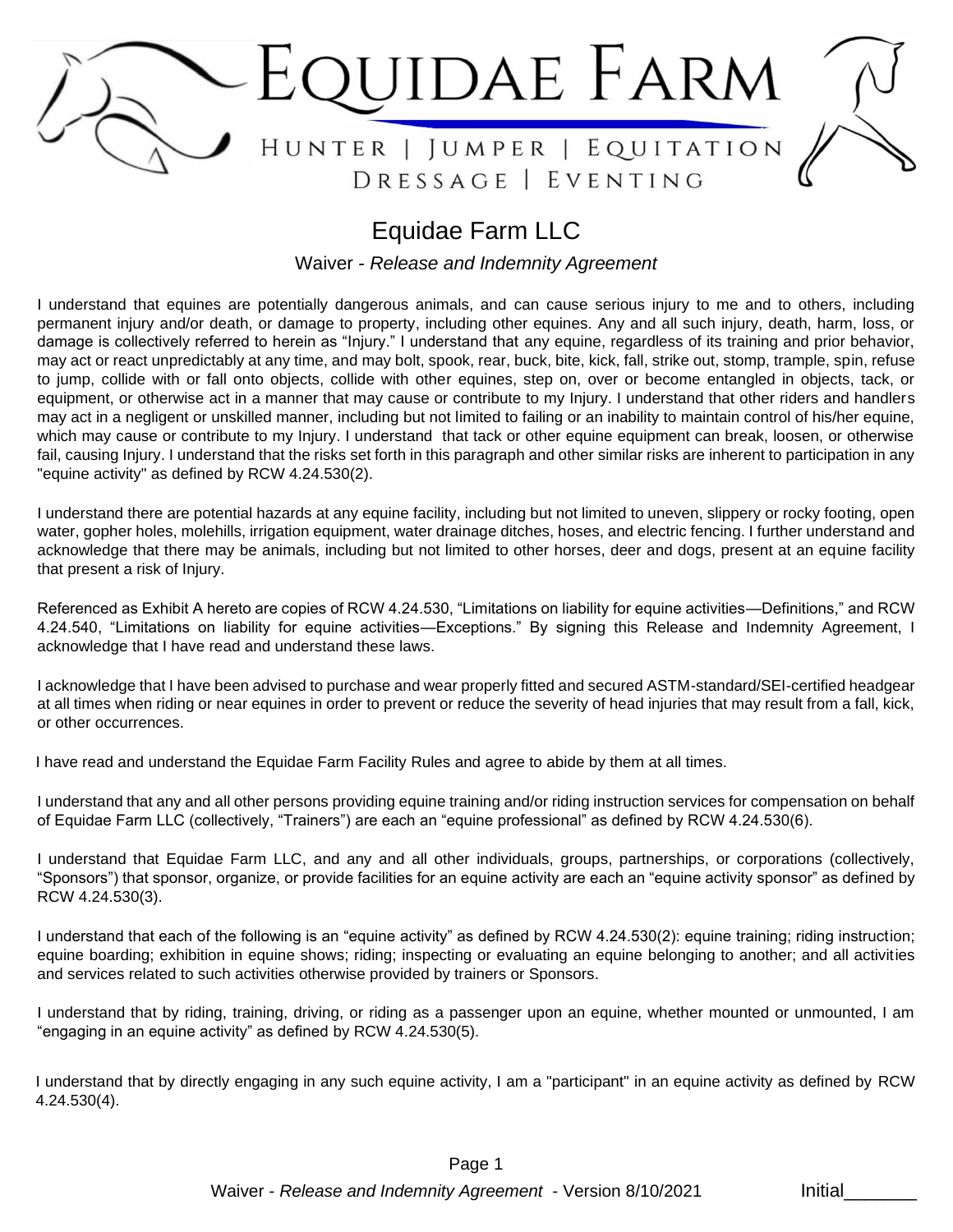The equine boarding facility, including but not limited to the barn, arena, outbuildings, paddocks, pastures, driveway, and surrounding acreage at the facility at which Equidae Farm LLC operates its business is referred to herein as the "Premises."

I understand and agree that, subject to the provisions of RCW 4.24.530 and RCW 4.24.540, I board my horse (if applicable) on the Premises at my own risk. I further understand and agree that I store, leave, or park any personal property at or on the Premises, including but not limited to tack, equipment, horse trailer(s), and motor vehicles, at my own risk.

I UNDERSTAND THAT BY MY PRESENCE AT THE PREMISES, I HAVE INDICATED THAT I ACCEPT THE LIMITS OF LIABILITY RESULTING FROM THE INHERENT RISKS OF EQUINE ACTIVITIES, AS SET FORTH IN RCW 4.24.530 AND RCW 4.24.540. I UNDERSTAND THAT THE PREMISES ARE NOT A SPECTATOR AREA, AND THAT BY MY PRESENCE AT THE PREMISES, I WILL BE REGARDED AS A PARTICIPANT IN AN EQUINE ACTIVITY IN ACCORDANCE WITH RCW 4.24.520 AND RCW 4.24.540.

**I UNDERSTAND THAT EQUIDAE FARM LLC; AND THEIR RESPECTIVE MEMBERS, MANAGERS, OWNERS, SHAREHOLDERS, DIRECTORS, OFFICERS, EMPLOYEES, AGENTS AND REPRESENTATIVES, OR ANY OF THEM, ARE REFERRED TO HEREINAFTER COLLECTIVELY AS THE "RELEASED PARTIES."**

**I UNDERSTAND THAT AS A CONDITION OF MY PRESENCE AT OR USE OF THE PREMISES, I VOLUNTARILY, KNOWINGLY, AND EXPRESSLY ASSUME THE INHERENT RISKS THAT MAY RESULT FROM EQUINE ACTIVITIES.**

**I UNDERSTAND THAT AS A CONDITION OF MY PARTICIPATION IN ANY EQUINE ACTIVITY PROVIDED BY THE RELEASED PARTIES, INCLUDING BUT NOT LIMITED TO RIDING, TRAINING, DRIVING, OR RIDING AS A PASSENGER UPON AN EQUINE, WHETHER MOUNTED OR UNMOUNTED, I VOLUNTARILY, KNOWINGLY, AND EXPRESSLY ASSUME ALL INHERENT RISKS THAT MAY RESULT THEREFROM.**

**EXCEPT AS EXPRESSLY LIMITED BY AND SET FORTH IN RCW 4.24.540, I AGREE THAT BY SIGNING THIS AGREEMENT OF RELEASE, I AM KNOWINGLY, VOLUNTARILY, AND EXPRESSLY WAIVING MY RIGHT, AND THAT OF MY REPRESENTATIVES, HEIRS, AND ASSIGNS, TO BRING OR MAINTAIN ANY ACTION AGAINST OR RECOVER FROM THE RELEASED PARTIES FOR ANY INJURY TO ME, WHETHER KNOWN OR UNKNOWN, RESULTING FROM OR ARISING OUT OF MY PARTICIPATION IN ANY EQUINE ACTIVITY PROVIDED BY THE RELEASED PARTIES, INCLUDING BUT NOT LIMITED TO EQUINE BOARDING, RIDING, TRAINING, DRIVING, HANDLING, OR GROOMING, AND RIDING AS A PASSENGER UPON AN EQUINE. I UNDERSTAND THAT BY SIGNING THIS AGREEMENT OF RELEASE, I AM GIVING UP CERTAIN LEGAL RIGHTS THAT I MIGHT OTHERWISE HAVE IF I DID NOT SIGN THIS AGREEMENT OF RELEASE, INCLUDING BUT NOT LIMITED TO THE RIGHT TO RECOVER DAMAGES FROM THE RELEASED PARTIES IN THE EVENT OF ANY INJURY TO ME. I ACKNOWLEDGE THAT I HAVE BEEN ADVISED, AND HAD AN OPPORTUNITY, TO OBTAIN INDEPENDENT LEGAL ADVICE PRIOR TO SIGNING THIS AGREEMENT.**

I agree that my execution of this Agreement of release is binding upon me and/or my representatives, heirs, and assigns, and that the Released Parties shall not be liable for my Injury. I agree that this Agreement shall be construed in accordance with Washington law. I agree that if there is any dispute arising out of or in any way related to this Agreement, including but not limited to any and all disputes to enforce or determine the parties' rights or duties arising out of the terms hereof, such dispute shall be brought in the superior court of Snohomish County, Washington. **I agree to waive the right to any jury trial in any action, proceeding, or counterclaim brought by either party against the other.**

I agree to indemnify, defend, and hold harmless the Released Parties for: (a) any and all Injury resulting from or arising out of my participation in any equine activity provided or sponsored by the Released Parties, or any of them, including but not limited to equine boarding, riding, training, driving, handling, or grooming, and riding as a passenger upon an equine; and (b) any and all injuries, death, and property damage sustained or suffered by any third parties (i.e., people who are not parties to this Agreement, including but not limited to, my children, family members, friends, guests, etc.) to the extent resulting from, arising out of, or caused by, directly or indirectly, my actions or those of my horse, children, family members, friends, and guests.

I intend this Agreement to be as broad and inclusive as permitted under Washington law. I FURTHER INTEND MY SIGNATURE TO BE A COMPLETE AND UNCONDITIONAL RELEASE OF ALL LIABILITY TO THE EXTENT PERMITTED UNDER WASHINGTON LAW. I agree that if any provision of this Agreement is deemed to be unenforceable by a court of appropriate jurisdiction, then the remaining provisions of this Agreement shall remain in full force and effect.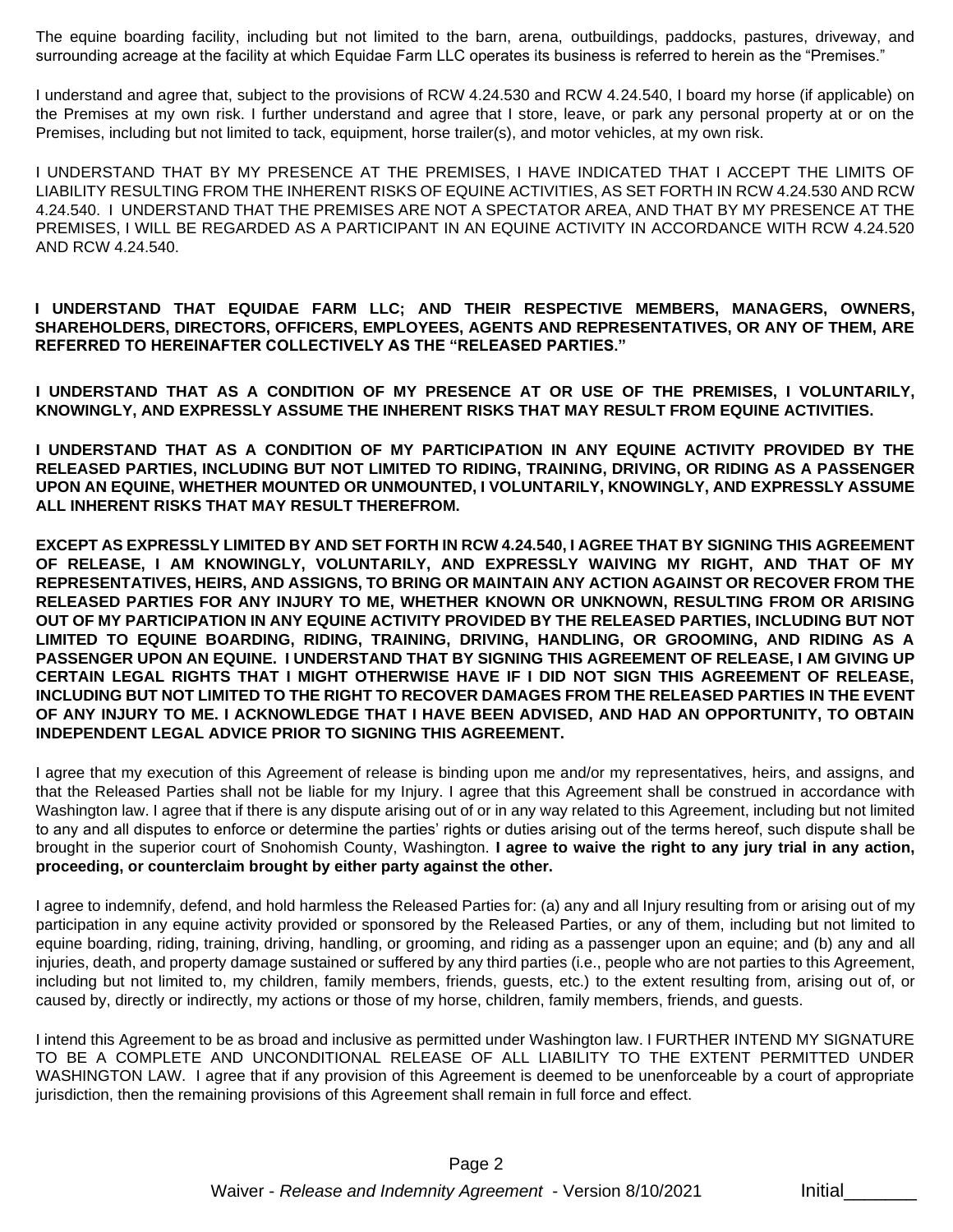I ACKNOWLEDGE AND REPRESENT THAT: (A) I AM AT LEAST 18 YEARS OF AGE, OF SOUND MIND; (B) I HAVE READ AND UNDERSTAND THIS AGREEMENT, AND KNOWINGLY, VOLUNTARILY AND EXPRESSLY CONSENT TO ITS TERMS; (C) THE INFORMATION I HAVE PROVIDED HEREIN IS TRUE AND ACCURATE; AND (D) I HAVE RECEIVED A COPY OF THIS AGREEMENT.

| (ex: Owner of horse (name), leasee of horse (name), guest of person (name), service provider/company name) |  |
|------------------------------------------------------------------------------------------------------------|--|
|                                                                                                            |  |
|                                                                                                            |  |
|                                                                                                            |  |
|                                                                                                            |  |
| PARENTS/GUARDIANS MUST SIGN IF PARTICIPANT IS UNDER 18                                                     |  |
|                                                                                                            |  |
|                                                                                                            |  |
|                                                                                                            |  |
|                                                                                                            |  |
|                                                                                                            |  |
| 2nd Parent/Guardian (if applicable) (Print): ___________________________________                           |  |
|                                                                                                            |  |
|                                                                                                            |  |
|                                                                                                            |  |
|                                                                                                            |  |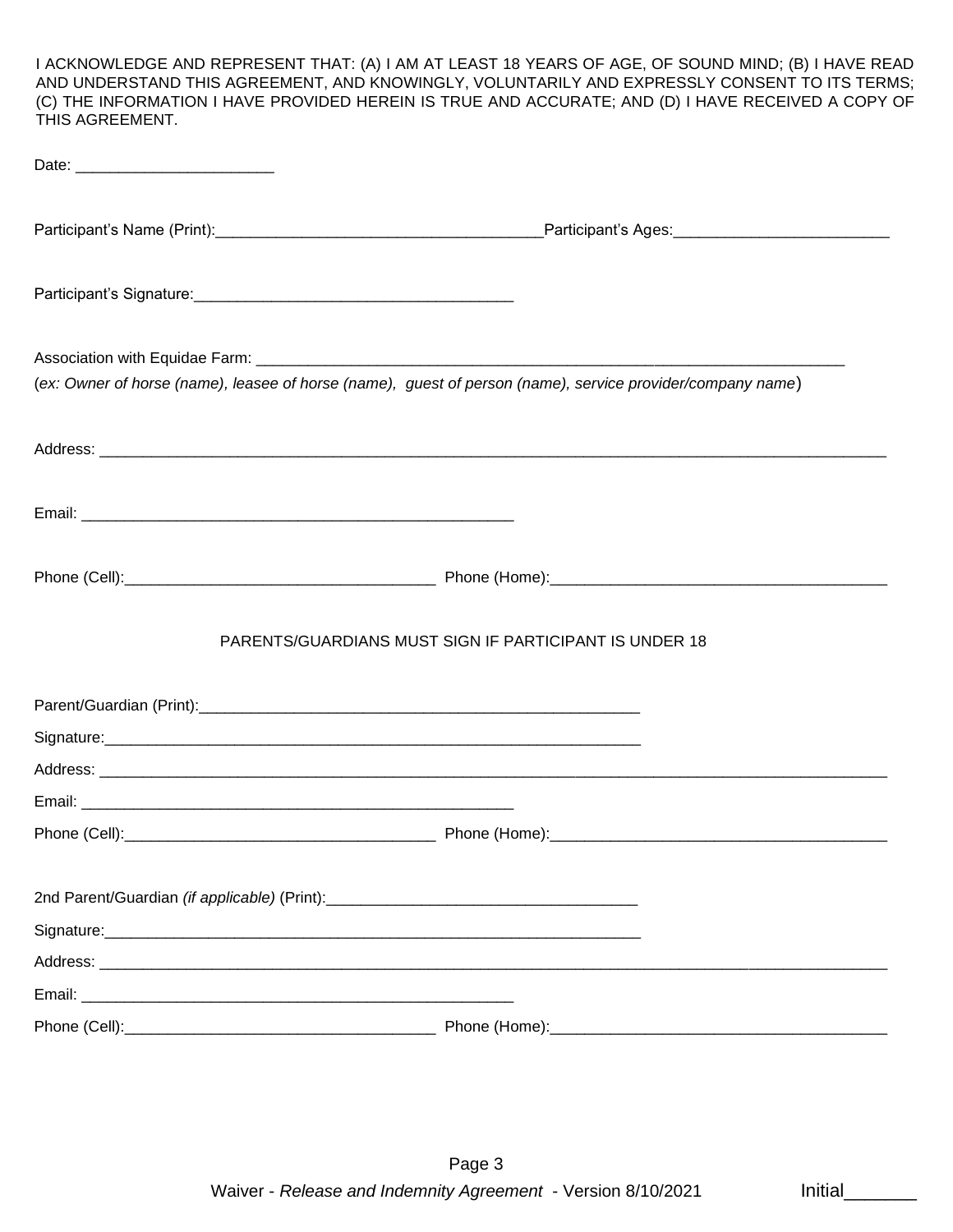## **EXHIBIT A**

#### **RCW 4.24.530 and RCW 4.24.540**

#### RCW 4.24.530

#### **Limitations on liability for equine activities—Definitions.**

 Unless the context clearly indicates otherwise, the definitions in this section apply to RCW 4.24.530, 4.24.540, and section 3, chapter 292, Laws of 1989.

(1) "Equine" means a horse, pony, mule, donkey, or hinny.

 (2) "Equine activity" means: (a) Equine shows, fairs, competitions, performances, or parades that involve any or all breeds of equines and any of the equine disciplines, including, but not limited to, dressage, hunter and jumper horse shows, grand prix jumping, three-day events, combined training, rodeos, driving, pulling, cutting, polo, steeplechasing, endurance trail riding and western games, and hunting; (b) equine training and/or teaching activities; (c) boarding equines; (d) riding, inspecting, or evaluating an equine belonging to another whether or not the owner has received some monetary consideration or other thing of value for the use of the equine or is permitting a prospective purchaser of the equine to ride, inspect, or evaluate the equine; and (e) rides, trips, hunts, or other equine activities of any type however informal or impromptu that are sponsored by an equine activity sponsor.

 (3) "Equine activity sponsor" means an individual, group or club, partnership, or corporation, whether or not the sponsor is operating for profit or nonprofit, which sponsors, organizes, or provides the facilities for, an equine activity including but not limited to: Pony clubs, 4-H clubs, hunt clubs, riding clubs, school and college sponsored classes and programs, therapeutic riding programs, and, operators, instructors, and promoters of equine facilities, including but not limited to stables, clubhouses, ponyride strings, fairs, and arenas at which the activity is held.

 (4) "Participant" means any person, whether amateur or professional, who directly engages in an equine activity, whether or not a fee is paid to participate in the equine activity.

 (5) "Engages in an equine activity" means a person who rides, trains, drives, or is a passenger upon an equine, whether mounted or unmounted, and does not mean a spectator at an equine activity or a person who participates in the equine activity but does not ride, train, drive, or ride as a passenger upon an equine.

 (6) "Equine professional" means a person engaged for compensation (a) in instructing a participant or renting to a participant an equine for the purpose of riding, driving, or being a passenger upon the equine, or, (b) in renting equipment or tack to a participant.